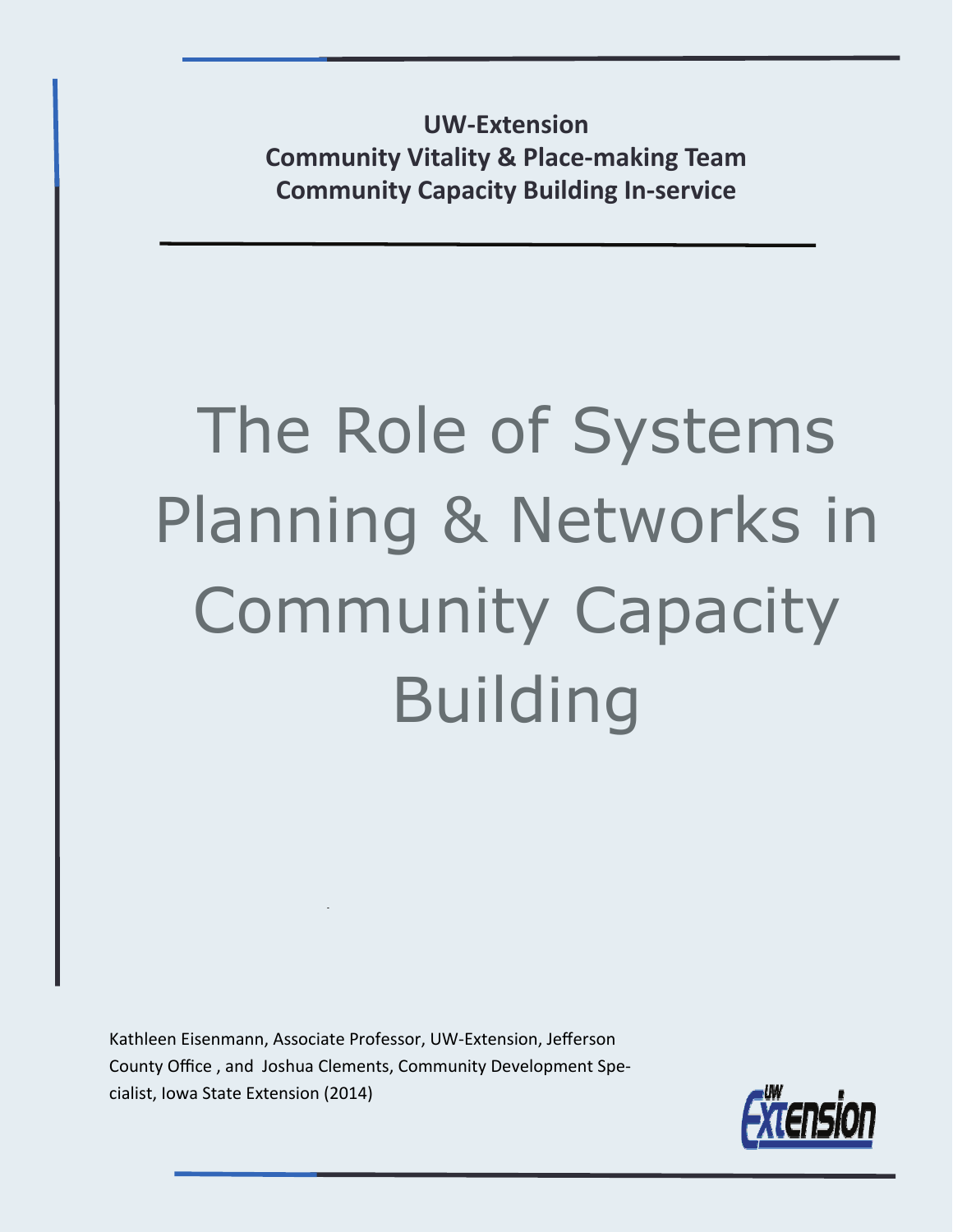## **Key Principles of Systems Planning**

#### **Uniqueness**

Every issue or problem manifests itself in an environment in unique ways. For example, heroin use may be a problem across the state of Wisconsin, but the problem is different in Marinette County than Jefferson County for reasons unique to each environment. The problem may also be different in Lake Mills than Watertown or Fort Atkinson. *Any viable solution needs to take into consideration these unique qualities or it won't work;* 

#### **Purposeful Information**

Too often groups rely on empirical evidence to solve complex problems. The groups engage in data gathering in an attempt to "know everything" about the problem. The underlying assumption is that once you know everything, the solution will be obvious. Most of the time this doesn't work with complex problems because data is always incomplete and time bound. It is more effective to spend time gathering data that will help create solutions, not analyze problems. *The goal is to search out purposeful information that contributes to the knowledge about and understanding of the solutions*; and

#### **Systems Approach**

Complex problems are more often successfully solved when the solutions involve each part of the systems involved. Heroin use isn't going to be reduced by just having law enforcement arrest more people without a similar response from the legal system and the human services system. *The problem is too complex and the interdependencies of the systems require multiple actors be involved from their sector to address it*.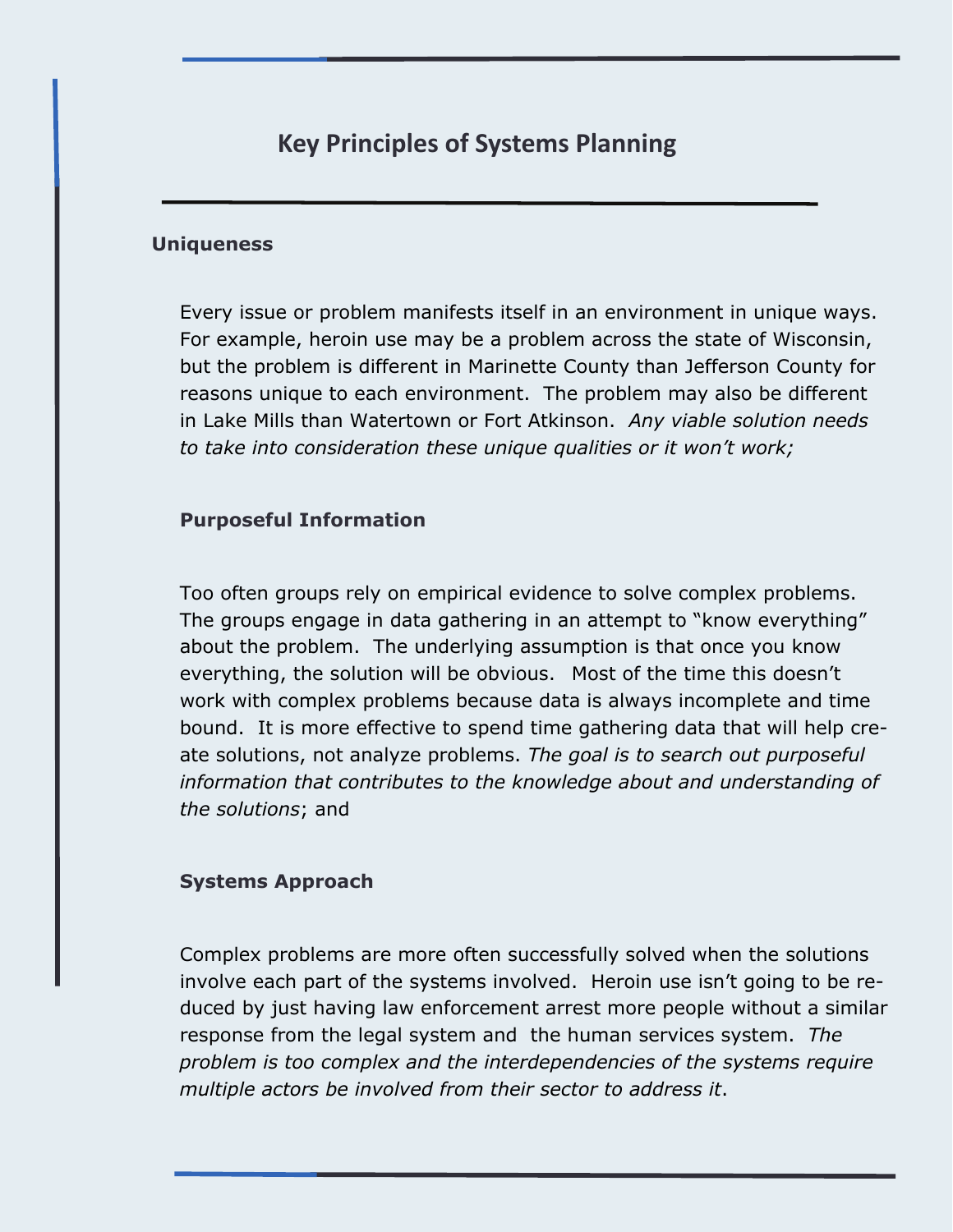# **HolisƟc vs. ReducƟonist Approach to Planning**

| <b>Holistic Solution Creation</b>                                                                                                  | <b>Reductionist Problem</b>                                                |
|------------------------------------------------------------------------------------------------------------------------------------|----------------------------------------------------------------------------|
|                                                                                                                                    | -Solving                                                                   |
| Employs many mental models; intui-<br>tive, analytical, creative                                                                   | Employs rational, empirical<br>thought processes                           |
| Future oriented; focuses on creating<br>solutions                                                                                  | Past oriented; focuses on<br>solving each problem                          |
| People centered                                                                                                                    | <b>Fact centered</b>                                                       |
| Seeks out broad context in which to un- Limits context to the problem<br>derstand a problem and it potential so-<br><b>lutions</b> | itself                                                                     |
| Aims to find unique ideas that can cre-<br>ate a solution that endures over time                                                   | Aims to find a single, immedi-<br>ate solution that "fixes" the<br>problem |
| Recognizes that information is soft                                                                                                | <b>Emphasizes hard data</b>                                                |
| Initially treats each problem situation<br>as unique                                                                               | Seeks similarities with other<br>problems                                  |
| Puts solutions in a systems framework,<br>recognizing interdependencies with<br>other systems                                      | Specifies changes only in<br>terms of the parts of the<br>problem          |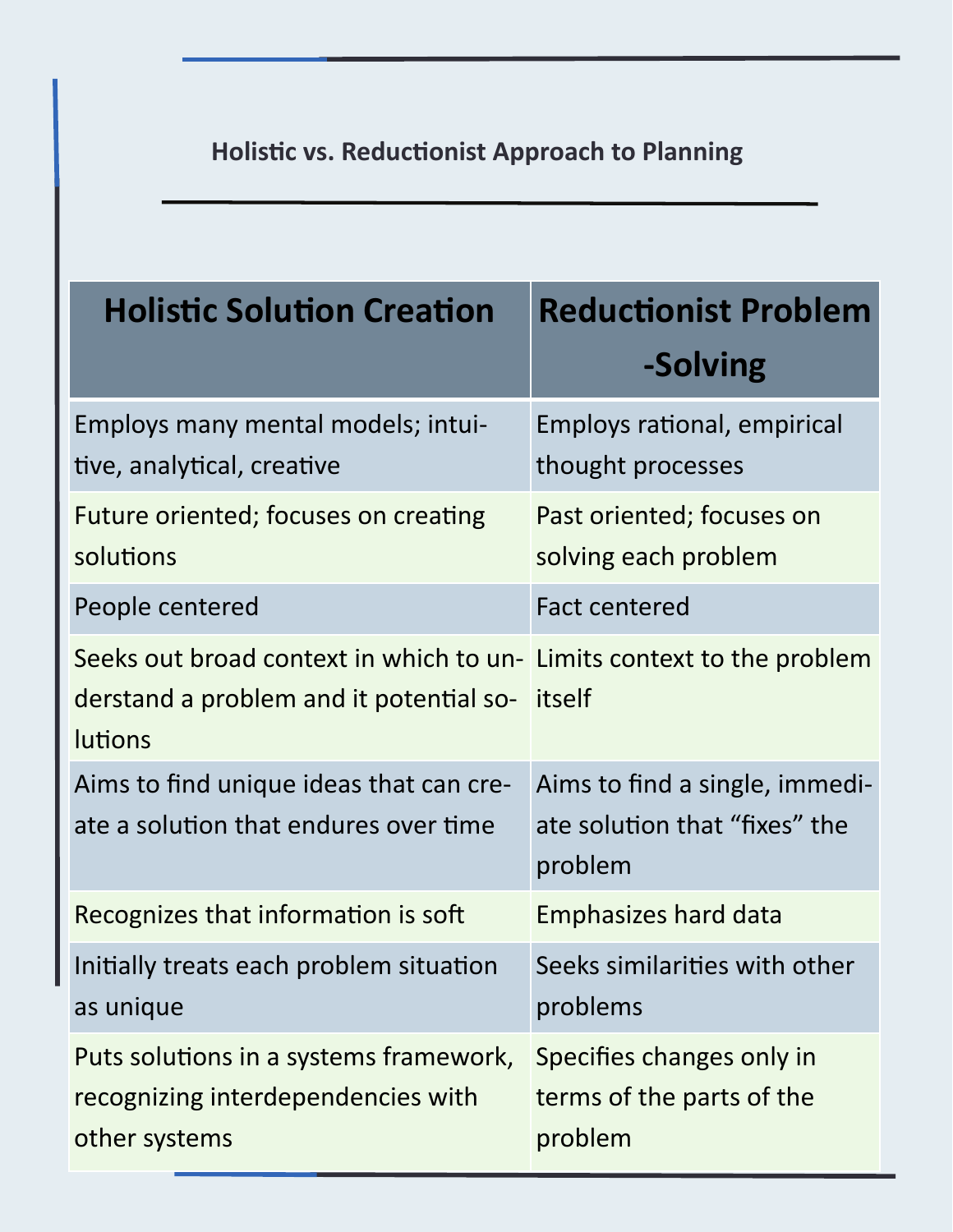## **Key Phases of Systems Planning**

#### **Key People Involvement**

Who is involved or affected by the issue, opportunity or challenge; who is best qualified to be part of the solution design and decision-making process; and who has the talents and resources needed to implement and maintain the possible solutions

#### **Identify a Focused Purpose**

It's important to identify a purpose that reflects the ultimate needs, desires, intentions of the issue and its larger context

#### **Identifying the Ideal Solution**

Focuses on identifying the longer term solutions rather than "quick fixes". Seek out the solutions that need to be achieved in the future rather than just focused on the immediate issue

#### **Identifying the Living Solution**

What ideas can we come up with today that will move us further down the road to our ideal solution in a way that is modifiable as our community environment continues to change? What are the functional components of such a system?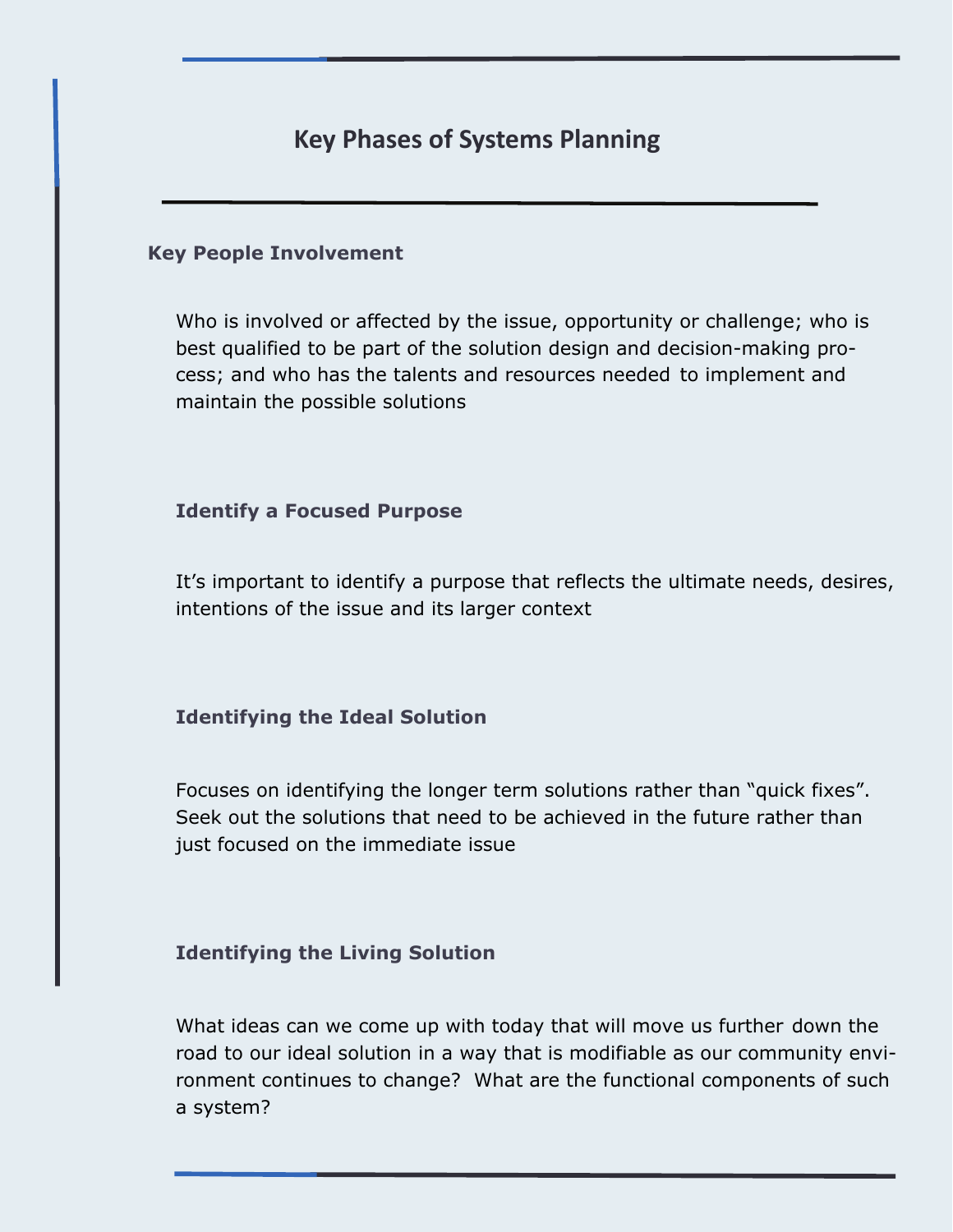## **The Effect of Technology on Networks**

#### **Lower Transactional Costs**

 Social media builds social capital quickly because social media lower transactional costs

> People are easy to find online and on many channels Talk is cheap Serendipity is enhanced online Reciprocity is incredibly easy Cost of failure is lower

#### **Open System Infrastructure**

Social media break down additional transactional costs because organizations are no longer necessary to build community capacity – social media allows individuals to build amazing amounts of social capital without formal structures and to generate crowdsourcing

Arab Spring was started in Egypt by a Twitter user

 Crowd Sourcing: crowd wisdom; crowd creation; crowd voting; crowd funding.

Social media create a "publish-then-filter" system pattern

 Open system infrastructure uses the "power law of distribution" to increase the durability of successful community engagement strategies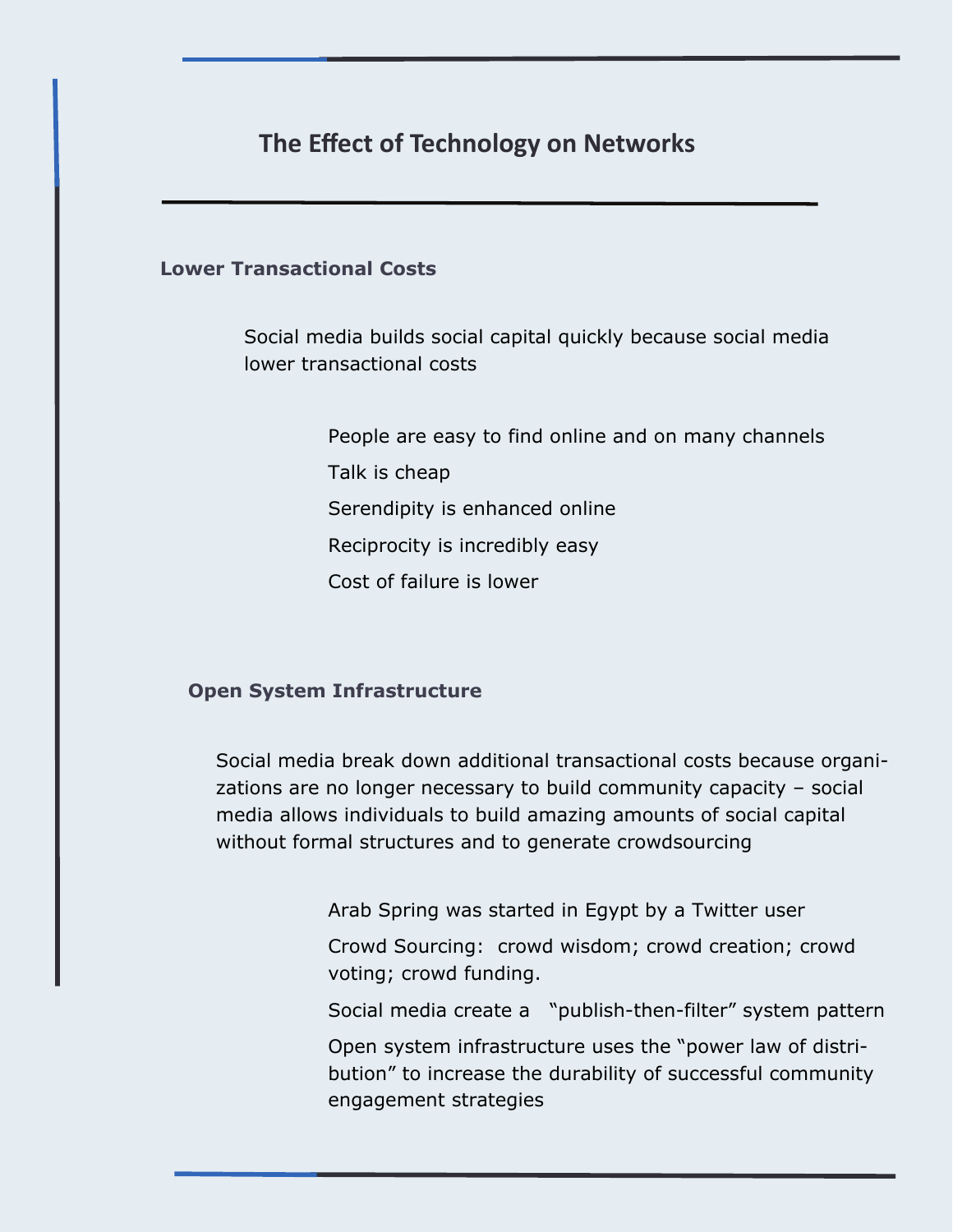# **Key Components of a Network**

| <b>Nodes</b>          | Individuals/Organizations comprising the network                                                                                                |
|-----------------------|-------------------------------------------------------------------------------------------------------------------------------------------------|
| <b>Ties</b>           | Connections or links between Nodes that form communication/<br>information pathways. Can be weak or strong.                                     |
| <b>Clusters</b>       | Groups of Nodes held together with very strong Ties.                                                                                            |
| <b>Hubs</b>           | Nodes with multiple Ties to Clusters. Sometimes indicate a<br>"network weaver"                                                                  |
| <b>Periphery</b>      |                                                                                                                                                 |
|                       | Nodes on the edge of the network. Most often loosely tied or<br>linked to the rest of the network. May function as links to oth<br>er networks. |
| <b>Network Weaver</b> |                                                                                                                                                 |
|                       | Key Node responsible for building and maintaining the net<br>work. Functions include mentoring others on network build<br>ing.                  |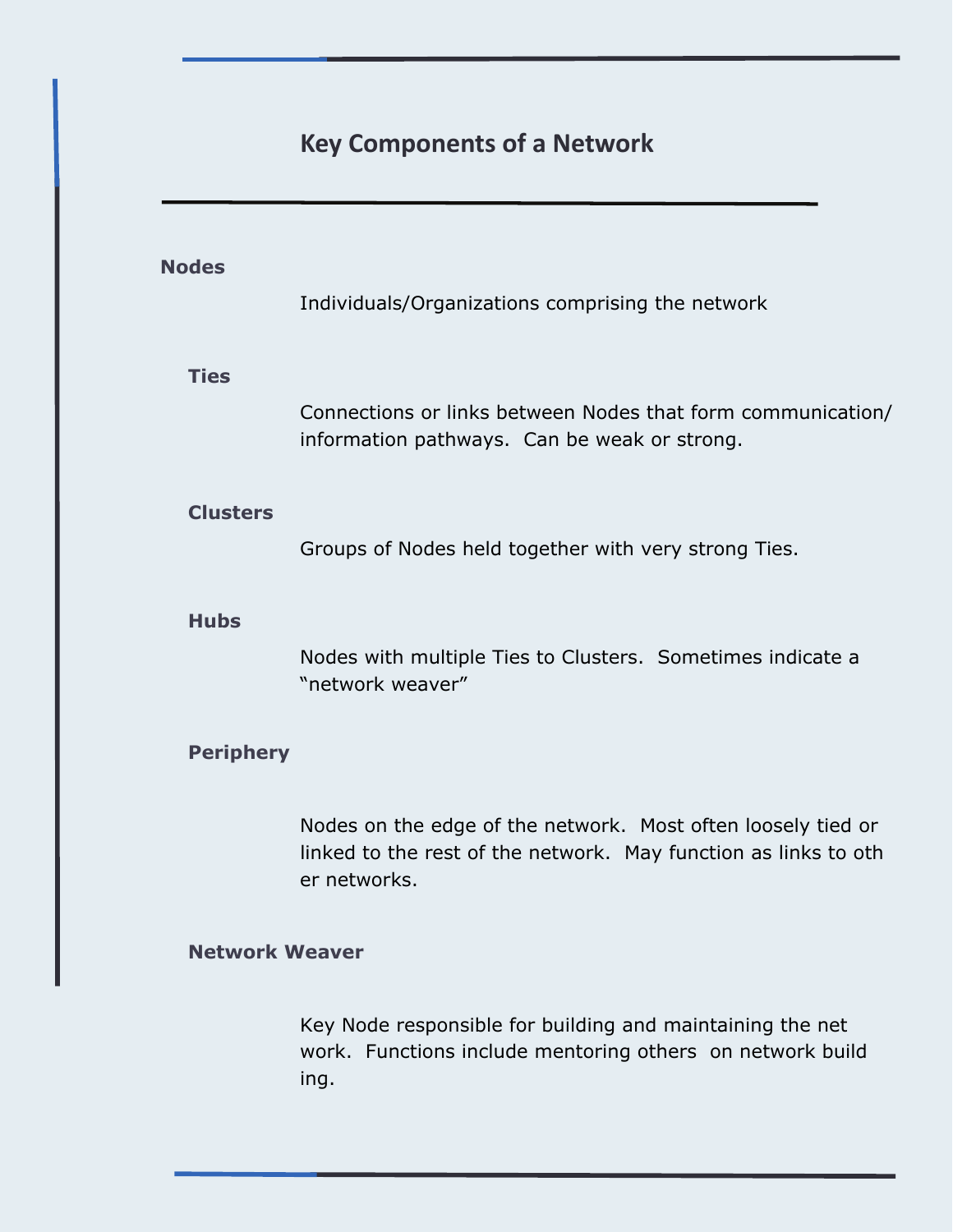## **Network Mapping Exercise**

#### Individually

Begin by thinking about either a formal or informal network you are currently working with or have worked with in the past. On a piece of paper, draw out the network noting the components (nodes, hubs, clusters, etc). Draw in the connections between each member of the network. Consider the following as you examine your drawing:

- 1. Are the right connections in place? Are key connections missing?
- 2. Who are the key community leaders? How are they represented in the network?
- 3. Who are the experts in process, planning and practice?
- 4. Who are the mentors others seek out for advice?
- 5. Who are the innovators? How are ideas shared and acted upon?
- 6. What are the networks strengths? How could the network improve?
- 7. How well is the network working together now? How could it be more effective in the future?

#### As a Dyad

Share your reflections with your partner. What insights did you glean from mapping the network? How could you use a similar exercise in your work?

#### Large Group

Share your reflections with the larger group? When would network mapping work well? When wouldn't it work? What prerequisites might need to be in place?